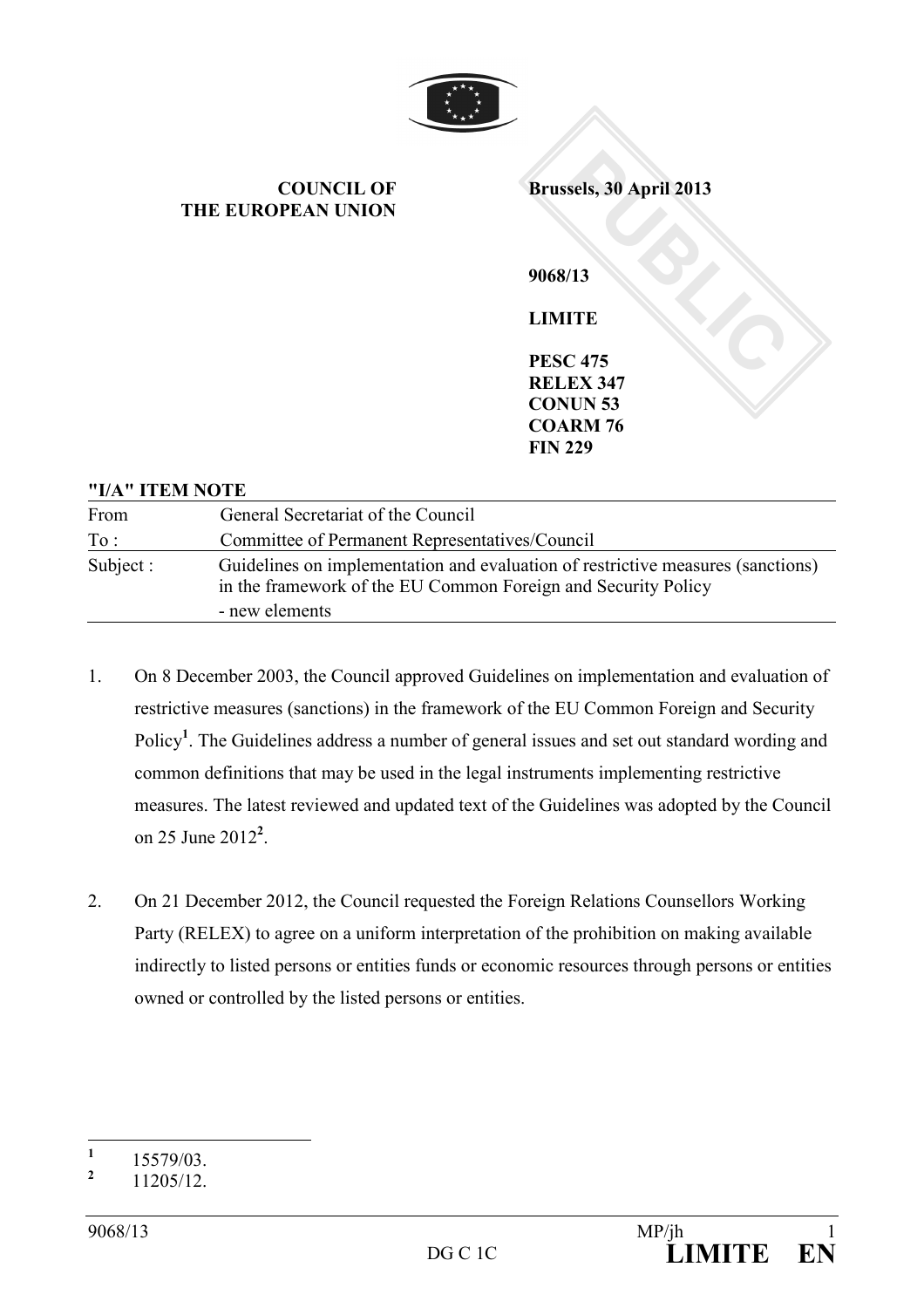- 3. On 31 January 2013, RELEX agreed on elements to be included in the Guidelines concerning the prohibition on making available indirectly to listed persons or entities funds or economic resources through persons or entities owned or controlled by the listed persons or entities<sup>3</sup> on the basis of a joint input by the Commission and European External Action Service (EEAS). Those elements were adopted by the Council on 12 February 2013.
- 4. In RELEX discussions in January 2013, delegations agreed on the need to revert to the notion of ownership or control of entities by listed persons or entities with a view to reaching a common understanding. An agreement on the notion of ownership or control was reached after discussions in RELEX on 22, 25, 27 March and on 15, 18, 25 and 29 April 2013 based on a joint non-paper by Commission services and the EEAS. The text set out in the Annex combines the elements adopted by the Council on 12 February 2013 with the notion of ownership and control as agreed by RELEX on 30 April 2013.
- 5. During discussions RELEX recalled that the elements agreed for the Guidelines, as set out in Annex, do not create a requirement to obtain authorisations from competent authorities.
- 6. Delegations also agreed to revert to the issue of the making available of funds in the light of the fact that funds are easily transferrable, difficult to trace and thus pose a particular risk.
- 7. In view of the above, the Permanent Representatives Committee is invited to:
	- confirm the agreement on the elements to be included in the Guidelines on implementation and evaluation of restrictive measures (sanctions) in the framework of the EU Common Foreign and Security Policy, as set out in Annex;

 $\mathcal{L}$  , we have the set of the set of the set of the set of the set of the set of the set of the set of the set of the set of the set of the set of the set of the set of the set of the set of the set of the set of the

recommend that they be forwarded to the Council for adoption.

 3 5993/13.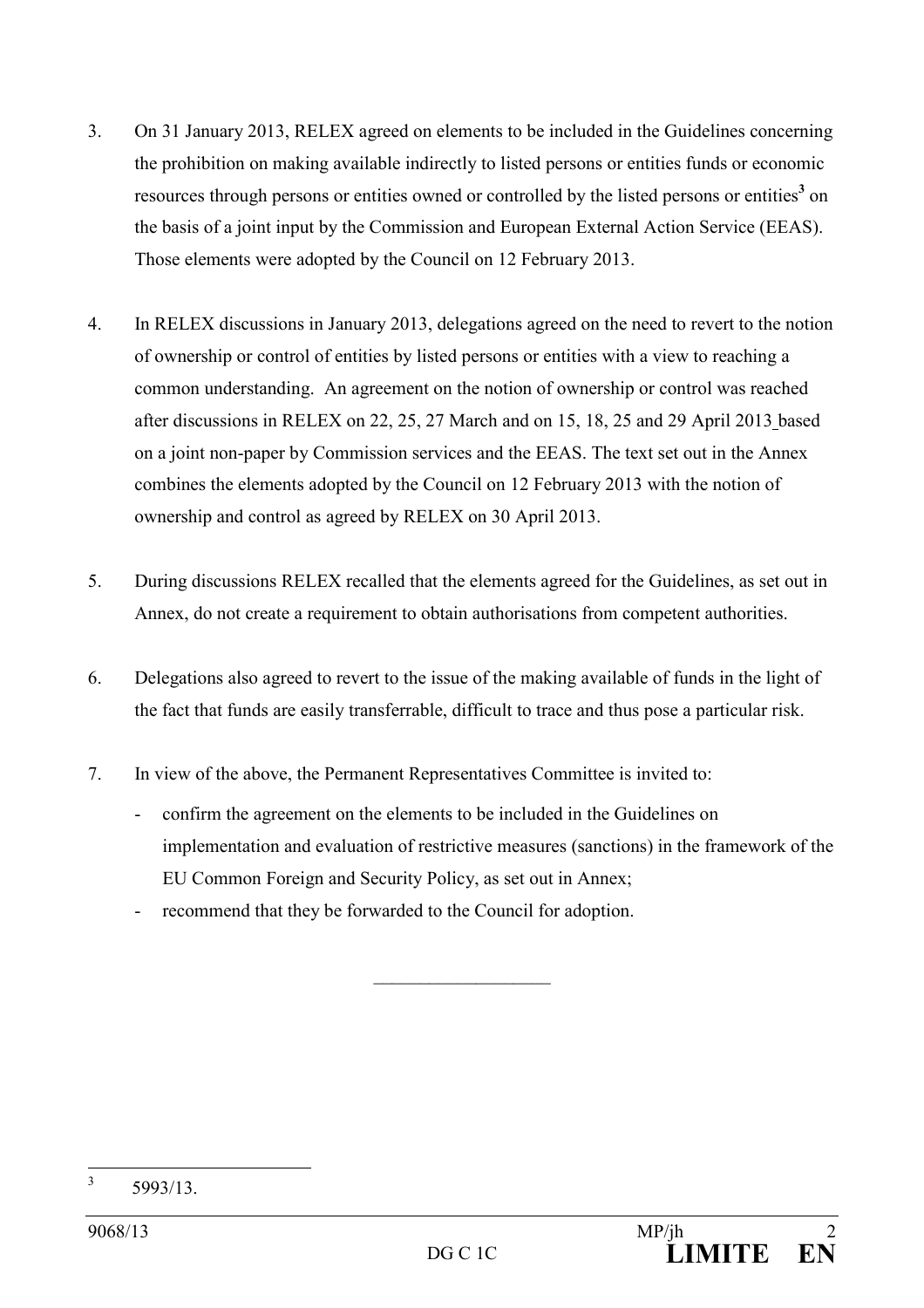# **Elements for inclusion in the Guidelines on implementation and evaluation of restrictive measures (sanctions) in the framework of the EU Common Foreign and Security Policy (doc. 11205/12) under subheading "Compliance", after paragraph 55**

## **I. Ownership and control**

### *Ownership*

1. The criterion to be taken into account when assessing whether a legal person or entity is owned by another person or entity is the possession of more than 50% of the proprietary rights of an entity or having majority interest in it<sup>4</sup>. If this criterion is satisfied, it is considered that the legal person or entity is owned by another person or entity.

### *Control*

- 2. The criteria to be taken into account when assessing whether a legal person or entity is controlled by another person or entity, alone or pursuant to an agreement with another shareholder or other third party, could include, inter alia**<sup>5</sup>** :
	- (a) having the right or exercising the power to appoint or remove a majority of the members of the administrative, management or supervisory body of such legal person or entity;
	- (b) having appointed solely as a result of the exercise of one's voting rights a majority of the members of the administrative, management or supervisory bodies of a legal person or entity who have held office during the present and previous financial year;
	- (c) controlling alone, pursuant to an agreement with other shareholders in or members of a legal person or entity, a majority of shareholders' or members' voting rights in that legal person or entity;

 **4** Criterion as in definition provided for in Regulation 2580/2001.

**<sup>5</sup>** Criteria as in definition provided for in Regulation 2580/2001.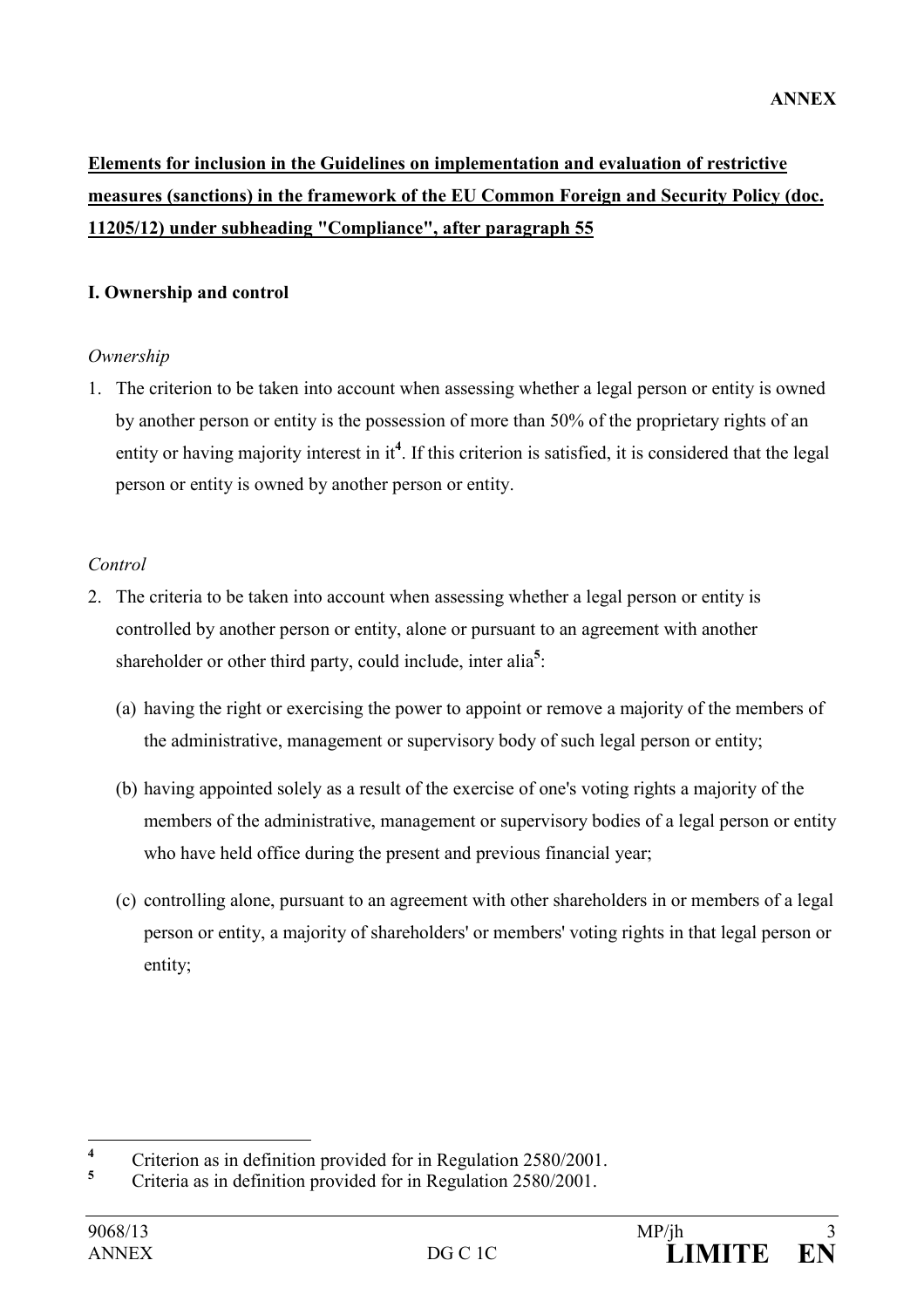- (d) having the right to exercise a dominant influence over a legal person or entity, pursuant to an agreement entered into with that legal person or entity, or to a provision in its Memorandum or Articles of Association, where the law governing that legal person or entity permits its being subject to such agreement or provision;
- (e) having the power to exercise the right to exercise a dominant influence referred to in point (d), without being the holder of that right**<sup>6</sup>** ;
- (f) having the right to use all or part of the assets of a legal person or entity;
- (g) managing the business of a legal person or entity on a unified basis, while publishing consolidated accounts;
- (h) sharing jointly and severally the financial liabilities of a legal person or entity, or guaranteeing them.

If any of these criteria are satisfied, it is considered that the legal person or entity is controlled by another person or entity, unless the contrary can be established on a case by case basis.

3. The fulfilment of the above criteria of ownership or control may be refuted on a case by case basis.

# **II. Making indirectly available funds or economic resources to designated persons and entities**

4. If the ownership or control is established in accordance with the above criteria, the making available of funds or economic resources to non-listed legal persons or entities which are owned or controlled by a listed person or entity will in principle be considered as making them indirectly available to the latter, unless it can be reasonably determined, on a case-by-case basis using a risk-based approach, taking into account all of the relevant circumstances, including the criteria below, that the funds or economic resources concerned will not be used by or be for the benefit of that listed person or entity.

The criteria to be taken into account include, *inter alia*:

(a) the date and nature of the contractual links between the entities concerned (for instance sales, purchase, or distribution contracts);

 **6** Including, for example, by means of a front company.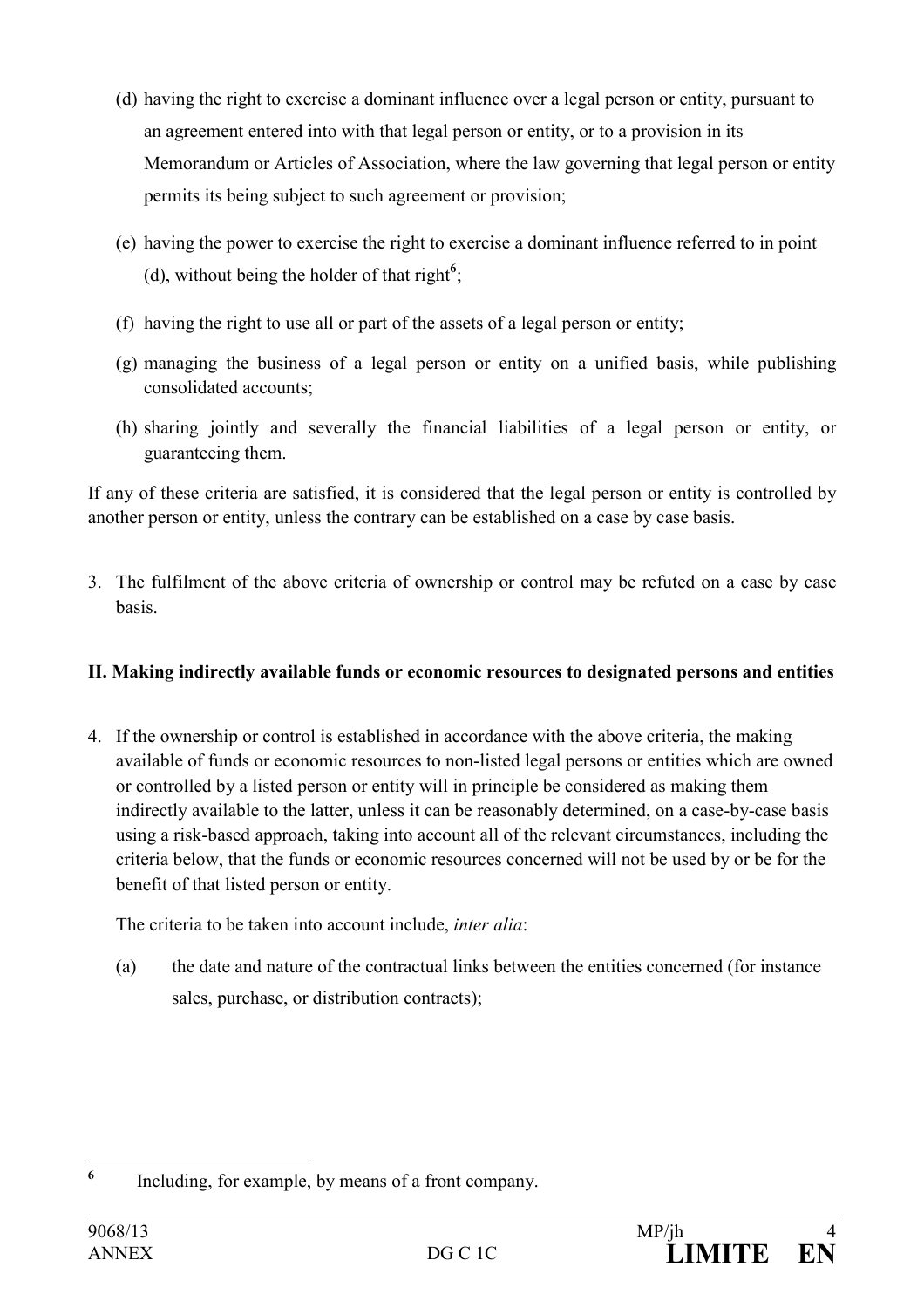- (b) the relevance of the sector of activity of the non-listed entity for the listed entity;
- (c) the characteristics of the funds or economic resources made available, including their potential practical use by, and ease of transfer to, the listed entity.

An economic resource will not be considered to have been for the benefit of a listed person or entity merely because it is used by a non-listed person or entity to generate profits which might be in part distributed to a listed shareholder.

5. It is to be noted that the indirect making available of funds or economic resources to listed persons or entities may also include the making available of these items to persons or entities which are not owned or controlled by listed entities.

# **III. Non-liability**

6. The above elements are without prejudice to clauses on non-liability in the relevant legal acts.

# **IV. Information sharing**

7. As provided in the relevant EU Regulations<sup>7</sup> and in order to facilitate the carrying out of the above assessments Member States have an obligation under EU law to share relevant information at their disposal. Where a competent authority of a Member State has information that a non-listed legal person or entity is owned or controlled by a listed person or entity or any information which might affect the effective implementation of the prohibition on the indirect making available of funds or economic resources, the Member State concerned should, subject to national law, share relevant information with the other Member States and the Commission.

 **7** For example, Articles 40 and 44 of Regulation (EU) n° 267/2012 concerning restrictive measures against Iran and Articles 29 and 30 of Regulation (EU) n° 36/2012 concerning restrictive measures in view of the situation in Syria.